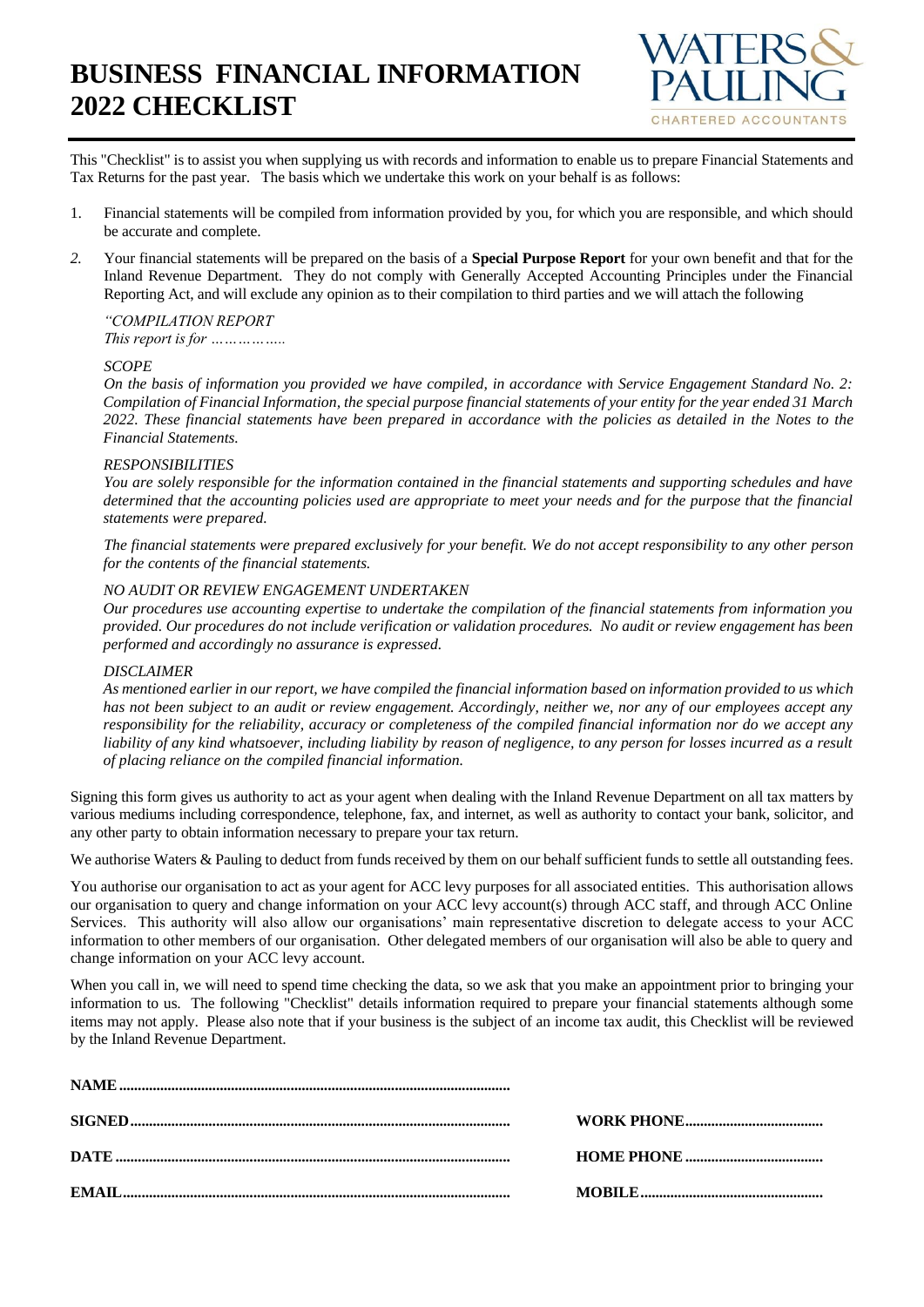#### **1 GENERAL INFORMATION**

| (a) | Were all business takings and income banked in<br>your trading bank account?                                                                                                                                          | <b>YES/NO</b>                                                    |
|-----|-----------------------------------------------------------------------------------------------------------------------------------------------------------------------------------------------------------------------|------------------------------------------------------------------|
|     | If NO, please advise the total amount of takings or income not banked<br>in your business bank account and what happened to these funds.<br>This includes transactions through Credit Cards, Bartercard and the like. |                                                                  |
| (b) | Were all business expenses paid from your trading bank<br>account?                                                                                                                                                    | YES/NO                                                           |
|     | If NO, please advise details of all such business expenses and how they were paid.<br>This includes transactions through Credit Cards, Bartercard and the like.                                                       |                                                                  |
| (c) | The value of goods taken for private use at their cost price (including GST)                                                                                                                                          |                                                                  |
|     |                                                                                                                                                                                                                       | $\$\ldots\ldots\ldots\ldots\ldots\ldots\ldots\ldots\ldots\ldots$ |
| (d) | Are there any contingent liabilities (a potential debt) that you know of, ie<br>bank guarantees, car dealers HP guarantees? If YES, please give details.                                                              | <b>YES/NO</b>                                                    |
| (e) | Do you have any contractual commitments for Fixed Asset purchases<br>or capital expenditure projects at March 2022?                                                                                                   | <b>YES/NO</b>                                                    |
|     | If YES, please provide details of these commitments and the value involved.                                                                                                                                           |                                                                  |
| (f) | Has the nature of your business changed significantly in any<br>way during the past 12 months or since balance date?                                                                                                  | YES/NO                                                           |
|     | If YES, please give details of this change.                                                                                                                                                                           |                                                                  |
| (g) | Have any events happened since balance date that will significantly affect your business.                                                                                                                             | <b>YES/NO</b>                                                    |
|     | If YES, please provide details                                                                                                                                                                                        |                                                                  |
| (h) | Have you given any security to financial institutions when borrowing money?                                                                                                                                           | <b>YES/NO</b>                                                    |
|     | If YES, please provide further details, including repayment terms, interest rate, security and<br>term of loan.                                                                                                       |                                                                  |
| (i) | Has the business paid home telephone rental and tolls for the year?<br>If YES, please provide further details.                                                                                                        | <b>YES/NO</b>                                                    |
|     |                                                                                                                                                                                                                       |                                                                  |

# **2 INTEREST & DIVIDENDS RECEIVED**

Does your business earn or receive interest or dividends from banks or other companies for the year ended 31 March 2022? **YES/NO**

# IF YES, PLEASE ATTACH DIVIDEND AND INTEREST ADVICE NOTICES.

| <b>NAME OF PAYER</b> | <b>INT</b><br><b>OR</b><br><b>DIV</b> | <b>COUNTRY</b><br>OF ORIGIN | <b>GROSS</b> | <b>DIVIDEND</b><br><b>IMPUTATION</b><br><b>CREDIT</b> | <b>WITHHOLDING</b><br><b>TAX/PAYE</b><br><b>DEDUCTIONS</b> |
|----------------------|---------------------------------------|-----------------------------|--------------|-------------------------------------------------------|------------------------------------------------------------|
|                      |                                       |                             |              |                                                       |                                                            |
|                      |                                       |                             |              |                                                       |                                                            |
|                      |                                       |                             |              |                                                       |                                                            |
|                      |                                       |                             |              |                                                       |                                                            |

If the company has any investments entered into prior to 31 March 2022 but maturing after 31 March 2022 please provide details.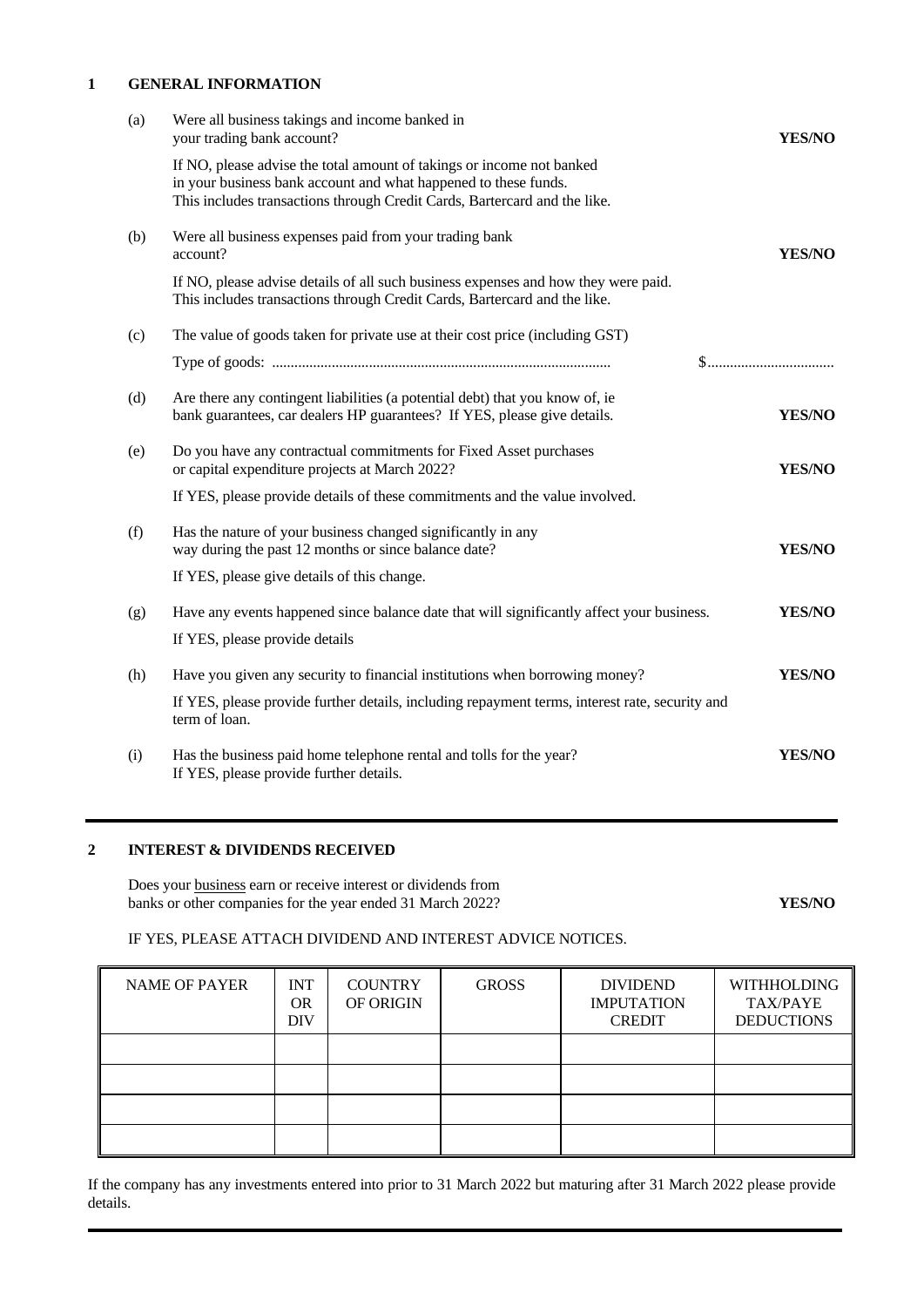# **3 INCOME FROM PORTFOLIO INVESTMENT ENTITIES (PIE's) YES/NO**

Please supply all advice notices. If the wrong tax code has been used there will be either tax to pay or a refund.

# **4 COVID-19 SUPPORT PAYMENTS AND RESURGENCE SUPPORT PAYMENTS – Did you receive? YES/NO**

Please supply details of all support payments and wage subsidies received from the Government during the year.

# **5 INVESTMENTS IN FOREIGN COMPANIES & UNIT TRUSTS YES/NO**

The Tax Rules have changed in relation to investments held in Foreign Companies & Unit Trusts. So that we can correctly calculate your tax liability, please provide the following on a separate page:

- A list of Investments in Foreign Companies and Unit Trusts at the start of the year, 31 March 2021 giving the cost price in NZ dollars.
- The market value in the Foreign Currency of each investment at:
	- a) 31 March 2021 (if we do not already have from last year)

b) 31 March 2022

- Details of investment purchases including the number of shares/units and the foreign currency cost (this includes additions under Dividend Reinvestment Plans).
- Details of investment sales giving number of shares/units sold in foreign currency proceeds after brokerage.
- Details of dividends received in the year including any foreign tax credits.

# **6 ACCOUNTING RECORDS**

The following records will be required – EITHER

- (A) XERO/MYOB CLOUD BASED
	- (i) Bank statement showing balance at 31 March 2022 for all bank accounts
	- (ii) List of any unpresented cheques
	- (iii) Access to program invite us in an adviser with manage user rights

#### (B) COMPUTERISED RECORDS (MYOB & OTHERS) – NOT IN THE CLOUD

- (i) Back up disk for full year.
- (ii) Copy of General Ledger Trial Balance 31 March 2022.
- (ii) Detailed transaction listing of all items making up the General Ledger accounts for the year ended 31 March 2022. This can be in printed format or disk.
- (iii) Bank Statement showing balance at 31 March 2022.
- (iv) Bank Reconciliation as at 31 March 2022. **Ensure it is as at 31 March 2022 and not the date of bank statement.**

#### (C) CASH BOOK (MANUAL/EXCEL)-

- (i) A cash book, written up, analysed and reconciled to the bank statements monthly from 1 April 2021 to 31 March 2022.
- (ii) Bank statement showing balance at 31 March 2022.
- (iii) Details of transactions covering April 2022.

# (D) BANK STATEMENTS – NO ACCOUNTING SYSTEM

- (i) Bank statements for all business accounts from 1 April 2021 to 31 March 2022.
- (ii) Details of transactions covering April and May 2022. Please ensure that:
	- Purchases of plant, equipment, vehicles and other fixed assets costing over \$1,000 are clearly identified.
	- Personal transactions are clearly marked.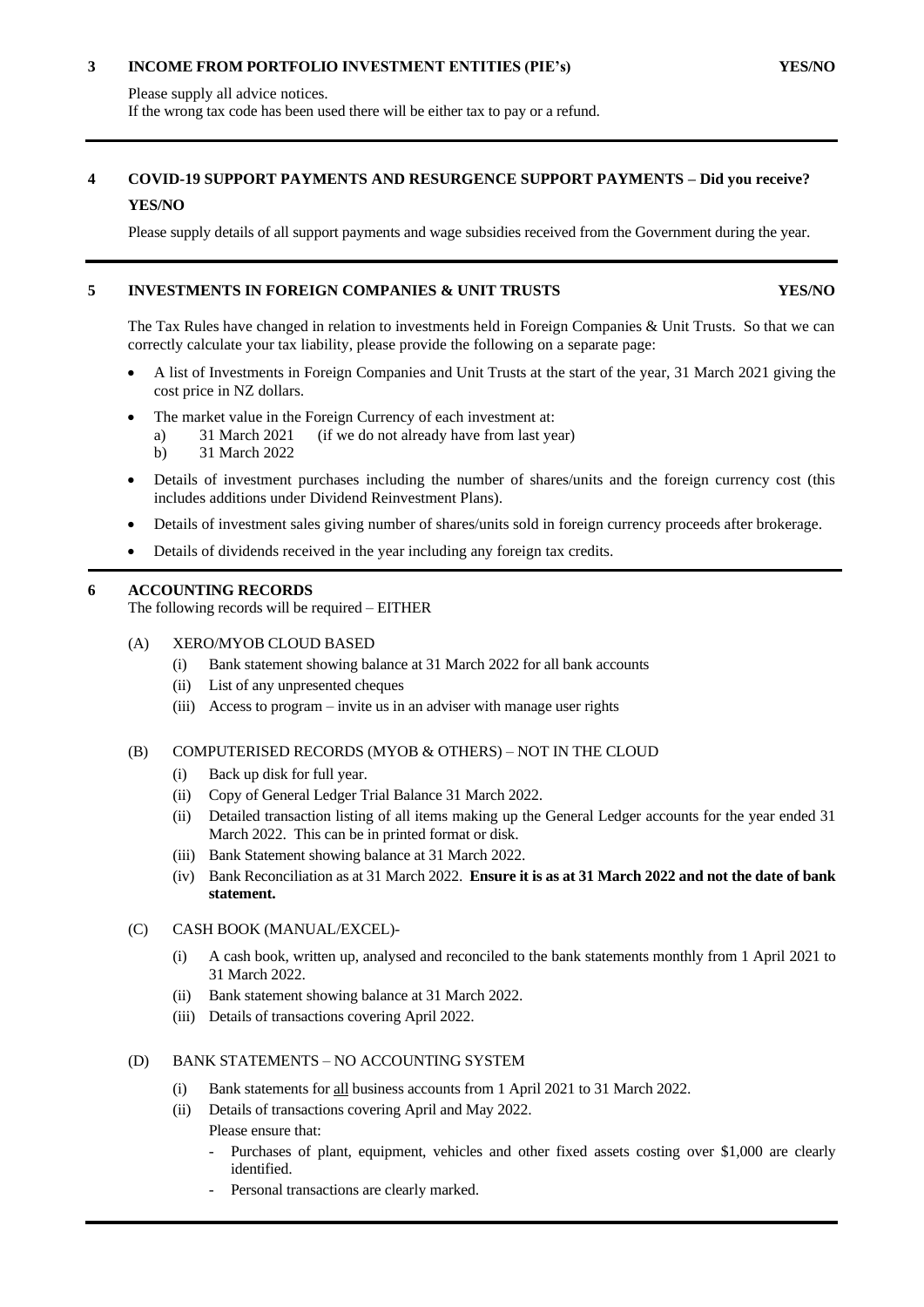# **7 ACCOUNTS RECEIVABLE (DEBTORS) (FIRMS WHO OWE YOU MONEY AT 31 MARCH 2022)**

- (a) Continue on a separate page if necessary.
- (b) If a computerised Debtors Trial Balance is available, supply a copy as at 31 March 2022 instead of this list.
- (c) Any BAD DEBTS must be written off in your Debtors ledger prior to 31 March 2022 to obtain a tax benefit.
- (d) Mark accounts which have no GST content (ie export sales), where applicable.
- (e) If any of the debtors listed below include retentions, advise on what date they are collectible.

| <b>DEBTOR</b> | TOTAL OWING<br>(INCLUDING GST) | <b>COMMENTS</b> |
|---------------|--------------------------------|-----------------|
|               |                                |                 |
|               |                                |                 |
|               |                                |                 |
|               |                                |                 |
|               |                                |                 |
|               |                                |                 |
|               |                                |                 |
|               |                                |                 |
|               |                                |                 |
|               |                                |                 |

(Continue onto a separate page if necessary)

#### **8 ACCOUNTS PAYABLE (CREDITORS) (FIRMS TO WHOM YOU OWE MONEY AT 31 MARCH 2022)**

- (a) All accounts owing by you at 31 March 2022 should be scheduled on this form.
- (b) Do not forget to include March PAYE deductions paid in April 2022 and March GST paid in May 2022.
- (c) ENSURE that everything purchased by you before 31 March 2022 and not paid for until after 31 March 2022 is included.

| <b>CREDITOR</b> | TOTAL OWING<br>(INCL GST) | <b>GST</b> | <b>CLASSIFICATION</b><br>(eg Purchases, Stationery etc.) |
|-----------------|---------------------------|------------|----------------------------------------------------------|
|                 |                           |            |                                                          |
|                 |                           |            |                                                          |
|                 |                           |            |                                                          |
|                 |                           |            |                                                          |
|                 |                           |            |                                                          |
|                 |                           |            |                                                          |
|                 |                           |            |                                                          |
|                 |                           |            |                                                          |
|                 |                           |            |                                                          |
|                 |                           |            |                                                          |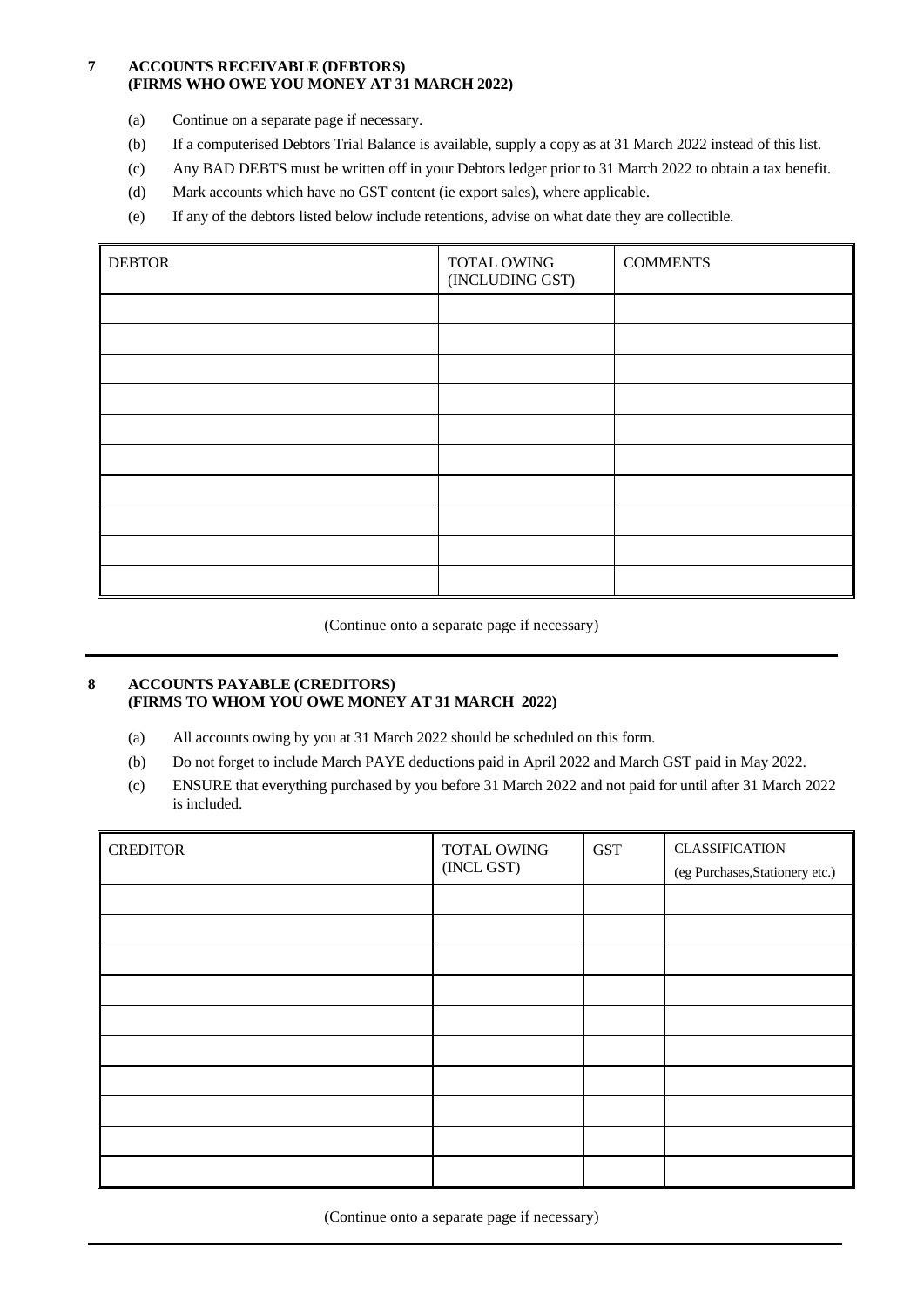| 9 | <b>STOCK ON HAND</b><br>(Please read Trading Stock Valuation notes attached to back of Checklist)           |                                                                                                                                                                                                            | <b>INCL/EXCL GST</b><br>(cross out one) |               |
|---|-------------------------------------------------------------------------------------------------------------|------------------------------------------------------------------------------------------------------------------------------------------------------------------------------------------------------------|-----------------------------------------|---------------|
|   | (a)                                                                                                         | Stock quantities should be taken at balance date.                                                                                                                                                          |                                         |               |
|   | (b)                                                                                                         | Full Stock Sheets must be retained by you for 7 years.                                                                                                                                                     |                                         |               |
|   | (c)                                                                                                         | Stock should be valued at the lower of cost or market selling value. GST should be excluded if you are<br>registered for GST. (Please refer to the attached definitions of cost and market selling value). |                                         |               |
|   | If you have valued stock on a basis other than detailed in $(c)$ above please advise the basis used.<br>(d) |                                                                                                                                                                                                            |                                         |               |
|   | (e)                                                                                                         | Do you have any stock items subject to retention of title clauses?<br>These must still be included in your stock value.                                                                                    |                                         | <b>YES/NO</b> |
|   |                                                                                                             | If you are holding stock on consignment or "sale or return" do not include such items when valuing<br>stock.                                                                                               |                                         |               |

# **10 WORK IN PROGRESS (VALUE OF UNCOMPLETED JOBS)**

- (a) Ignore jobs already charged out as at 31 March 2022,
- (b) Value of work done to 31 March 2022 should be calculated as:

| - Cost of materials supplied excluding GST                           |               |
|----------------------------------------------------------------------|---------------|
| - Cost of labour supplied                                            |               |
| - Portion of overheads allocated<br>excluding GST (where applicable) | $\mathcal{S}$ |
| TOTAL VALUE OF WORK IN PROGRESS                                      |               |

(Please refer to the attached definitions of Trading Stock).

#### **11 CASH ON HAND AT 31 MARCH 2022**

| (a) | Unbanked takings (cash) (ie March 2022<br>sales banked in April 2022) |  |
|-----|-----------------------------------------------------------------------|--|
| (b) | Till Floats                                                           |  |

# **12 FRINGE BENEFITS**

Please forward copies of FBT returns made to Inland Revenue Department during the year and any worksheets.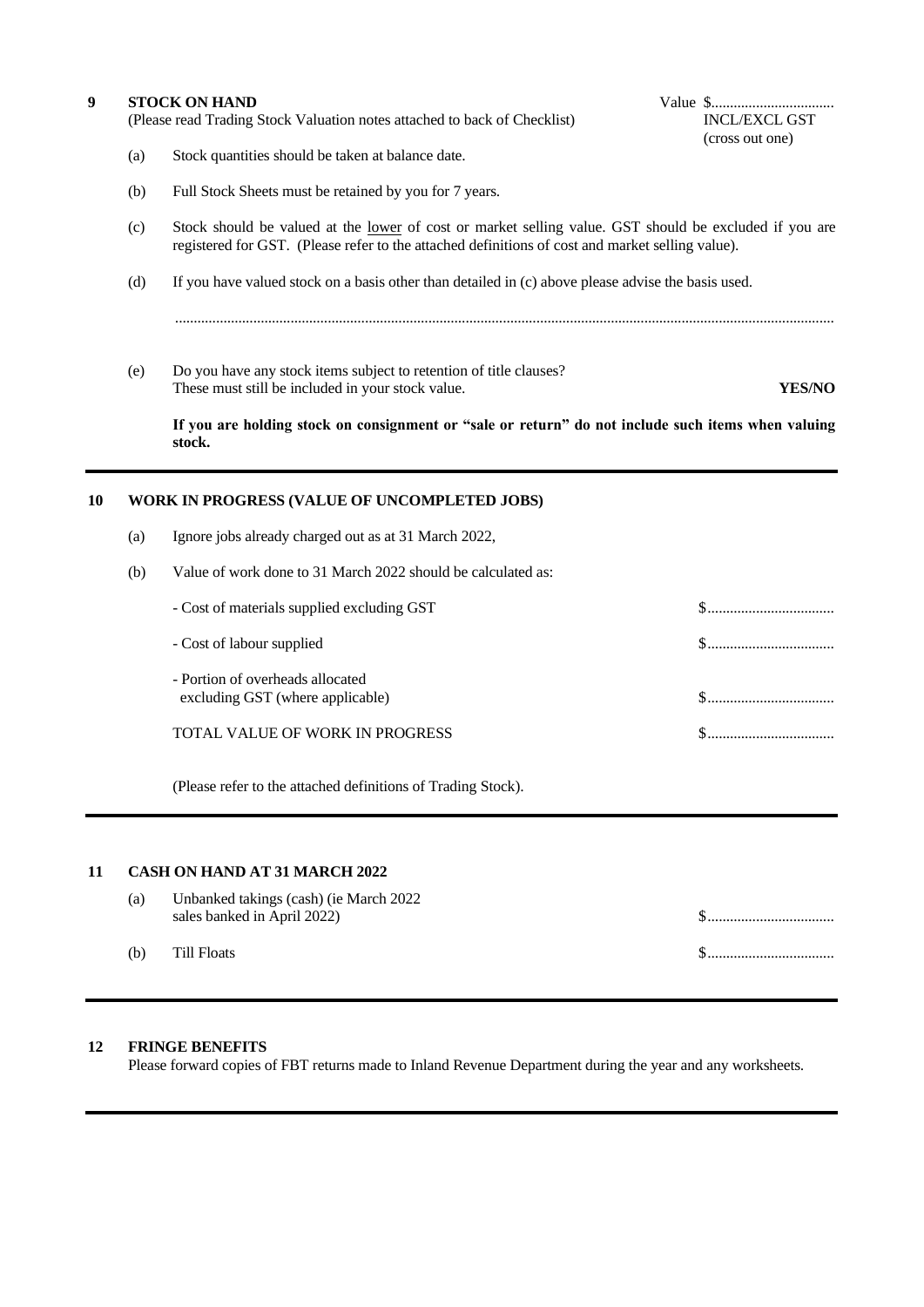#### **13 MOTOR VEHICLE EXPENSES**

#### (a) SOLE TRADER, PARTNERSHIP, COMPANY OR TRUST

To enable the calculation of motor vehicle expenses to be claimed for business purposes, please advise for each vehicle used by the proprietor, partners, shareholders or beneficiaries

- (i) Total mileage travelled for the year ....................................
- (ii) Total **business** mileage travelled for the year ....................................
- NOTE If detailed and accurate records are not maintained as to mileage travelled by each vehicle, any claim for business vehicle expenses cannot exceed 25% of such expenses.

#### **Log books should be maintained for a 3 month period every 3 years.**

OR

#### (b) COMPANIES

To enable the calculation of motor vehicle expenses to be claimed for business purposes, please advise which vehicle is used by each shareholder or relative.

Has Fringe Benefit Tax been paid in respect of vehicles.

**YES/NO**

Number of days vehicle not available for private use. ...................................

For the 31 March 2022 year the IRD now allow companies to use a percentage claim method based on a logbook. Please complete details in (a) above if you choose this method for your company vehicle claim. This can only apply to vehicles purchased after 1 April 2017.

#### **14 HOME OFFICE/WORKSHOP EXPENSES**

|         |          | IS PART OF YOUR HOME SET ASIDE PRINCIPALLY FOR<br>USE AS AN OFFICE/WORKSHOP? | YES/NO                                                                       |
|---------|----------|------------------------------------------------------------------------------|------------------------------------------------------------------------------|
| IF YES, |          |                                                                              |                                                                              |
| (a)     |          | Please advise total annual outgoings in respect of property:                 |                                                                              |
|         |          | Insurance (Contents & Building)                                              | $\$\ldots\ldots\ldots\ldots\ldots\ldots\ldots\ldots\ldots\ldots$             |
|         |          | Mortgage Interest (do not include principal repayments)                      | $\$\ldots\ldots\ldots\ldots\ldots\ldots\ldots\ldots\ldots\ldots\ldots\ldots$ |
|         |          | <b>Electricity and Gas</b>                                                   | $\$\ldots\ldots\ldots\ldots\ldots\ldots\ldots\ldots\ldots\ldots\ldots$       |
|         |          | Rates (including land, water, & Regional Council)                            |                                                                              |
|         |          | Repairs & Maintenance (please provide details)                               | $\$\ldots\ldots\ldots\ldots\ldots\ldots\ldots\ldots\ldots\ldots\ldots$       |
|         |          | Rent Paid (If property not owned)                                            | $\$\ldots\ldots\ldots\ldots\ldots\ldots\ldots\ldots\ldots\ldots$             |
|         | account) | Telephone Rental (if not paid or claimed through business bank               |                                                                              |
| (b)     |          | Please provide the following details:                                        |                                                                              |
|         | (i)      | Area of office/workshop used for business                                    |                                                                              |
|         | (ii)     | Total area of home including office/workshop                                 |                                                                              |

#### **15 ASSETS PURCHASED OR LEASED DURING YEAR**

- (a) Please make a list of all cars, trucks, plant, fittings, land, buildings and computer software purchased between 1 April 2021 and 31 March 2022 costing more than \$1,000 (plus GST).
- (b) Full details of cost, trade-in allowances, date purchased and vendor are needed, and whether the asset was new or used.
- (c) We also need copies of:
	- (i) Hire Purchase (and Lease) Agreements, and solicitor's statements where applicable.
	- (ii) Government Valuation of any business or rental property purchased during the year.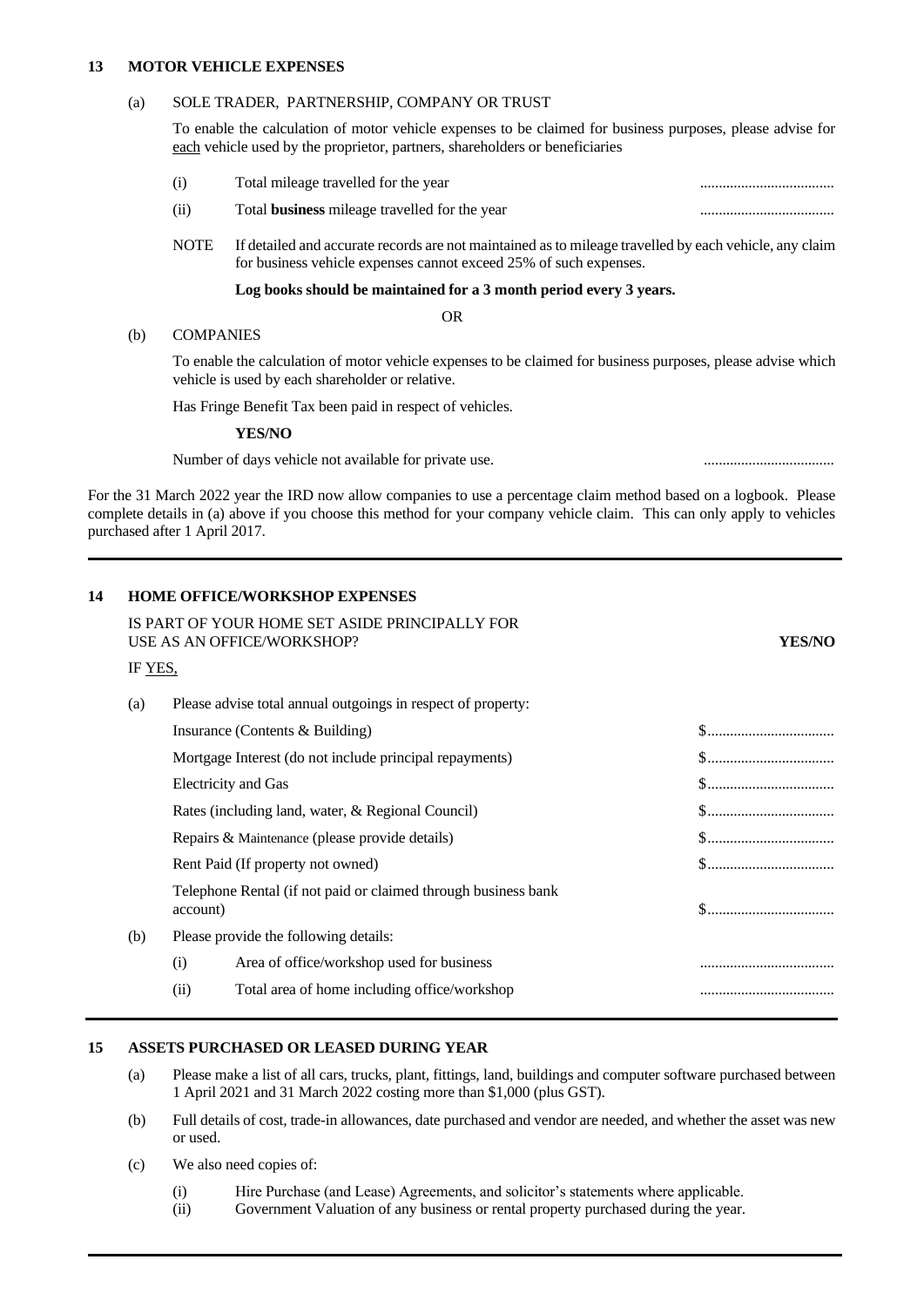#### **16 ASSETS SOLD, TRADED IN OR OTHERWISE DISPOSED OF DURING THE YEAR**

- (a) Clearly identify on bank statements, cash book or computer records any proceeds of assets sold otherwise we could include them as "Sales" in error.
- (b) List description of asset, date sold, sale price and purchaser also date and cost of original purchase if possible.

#### **17 SOLICITORS STATEMENTS**

Please submit all solicitor's statements relating to any legal transactions for the business during the year, including purchase and sale of real estate.

#### **18 GST CHECKLIST**

- (a) Please supply **all worksheets** and copies of GST returns lodged during the year.
- (b) Have you accounted for GST on the purchase and disposal of Fixed Assets during the year. **YES/NO**
- (c) Have you made any adjustments for private use of business assets (Motor Vehicles) and goods taken for own use during the year, and on fringe benefits supplied to employees. **YES/NO**

#### **19 ENTERTAINMENT EXPENSES**

The general rule is that only 50% of **business** entertainment expenses are deductible for income tax purposes.

For the purpose of preparing your Financial Statements for the period ended 31 March 2022 please tick the appropriate panel:

We have made no business Entertainment Expenditure payments during the year.

All business Entertainment Expenditure for the year is clearly marked and detailed as such on our cheque butts, cash book or computer records.

#### **20 WAGES RECORDS / PAYE RECONCILIATION/ACC**

- (i) If computerised wage software is used:
	- a) If your wage system is cloud based please give us access to it.
	- b) If not cloud based please provide either a back up copy or printouts.
- (ii) Provide annual details of any non taxable allowances paid to employees
- (iii) Provide details of leave owing to employees at 31 March 2022 and amount paid by 2 June 2022.

#### **21 DO YOU LEASE BUSINESS PREMISES? YES/NO**

#### IF YES

- (a) Monthly payment (exclusive GST) \$.................................
- (b) Date lease terminates ......../......../........

#### **22 INTANGIBLES/GOODWILL/PATENTS/TRADEMARKS**

If your business has any of these on its balance sheet please let us know if the value of them has reduced below its cost price.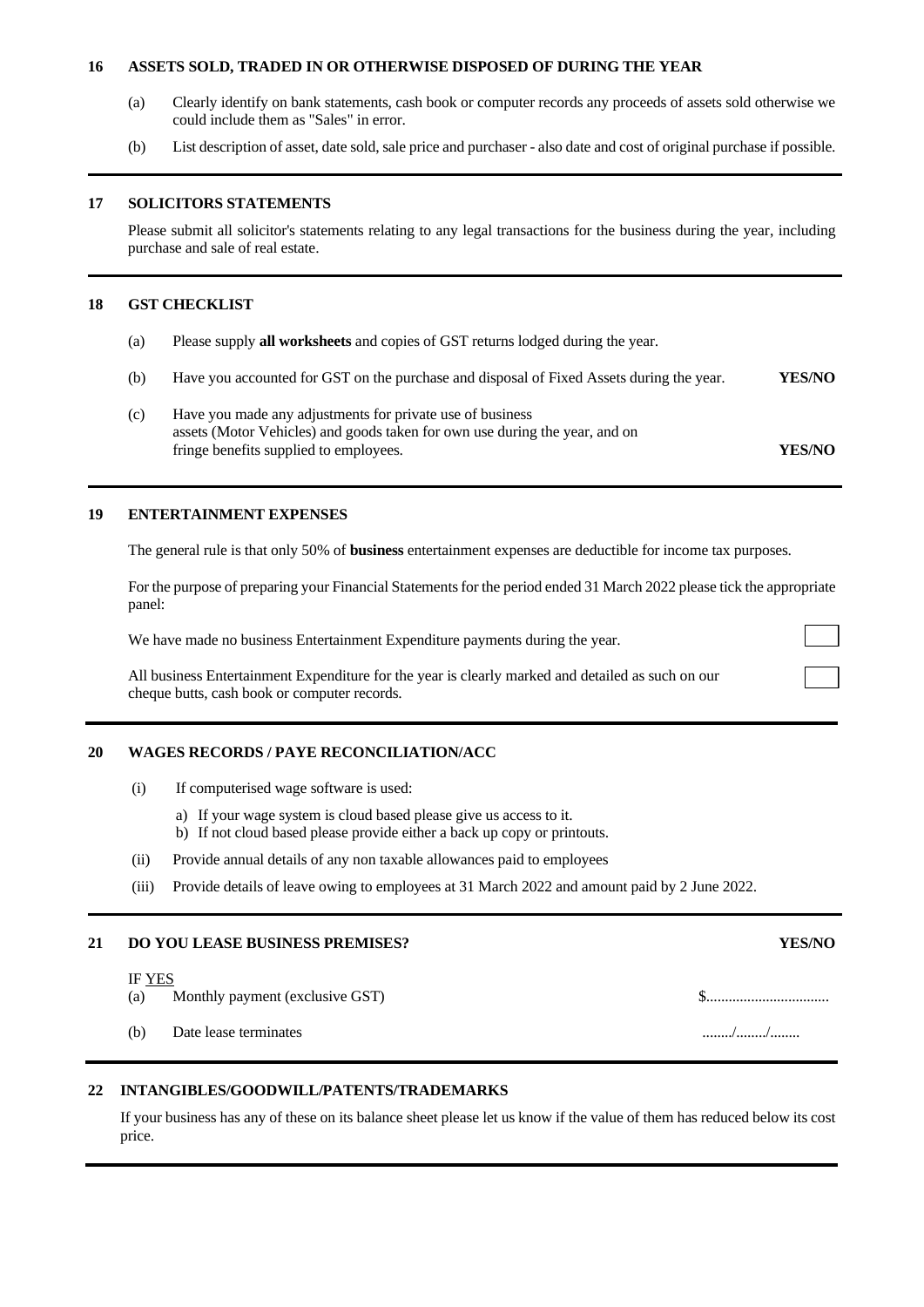#### **23 INCOME FROM RENTS**

| YES/NO |
|--------|
|--------|

| <b>YES/NO</b><br>(a) Is this the first year receiving rental income from this property: |  |  |  |
|-----------------------------------------------------------------------------------------|--|--|--|
| If $N\Omega$ as to $(\alpha)$                                                           |  |  |  |

If NO go to (e)

- (b) Provide a copy of the Sale & Purchase Agreement and all solicitors statements regarding the purchase.
- (c) (i) Provide details of any mortgage borrowed, repayments and interest paid for 30 September 2021 and then to 31 March 2022.
	- (ii) Also include details of any refinancing.
	- (iii) Provide a copy of bank statement showing mortgage owing 31 March 2022.
- (d) If the property is managed by an agent provide copies of monthly statements showing rent collected, commission and other expenses deducted.
- (e) If the property was sold during the year provide a copy of the Sale & Purchase Agreement and all solicitors statements regarding the sale.
- (f) If you have already summarised rents received and expenses paid, please provide details as follows:

| Gross Rents Received                                                                                                                                                                                                                | COMMERCIAL / RESIDENTIAL |                  |
|-------------------------------------------------------------------------------------------------------------------------------------------------------------------------------------------------------------------------------------|--------------------------|------------------|
| Address of Property manufactured contains and a state of Property manufactured contains and a state of Property                                                                                                                     |                          |                  |
| Period of Rental <i>manufacture communication</i> and the contract of Rental and the contract of Rental and the contract of the contract of the contract of Rental and the contract of the contract of the contract of Rental and t |                          |                  |
| Payments - Insurance                                                                                                                                                                                                                |                          |                  |
| - Interest                                                                                                                                                                                                                          |                          |                  |
| - Rates (including land, water, &<br>Regional Council)                                                                                                                                                                              |                          |                  |
| - Repairs & Maintenance                                                                                                                                                                                                             | \$                       | (Advise details) |
|                                                                                                                                                                                                                                     |                          |                  |

- (g) If you have not summarised details of rentals received and expenses paid, please provide records such as:
	- Bank Statements
	- Cash Books
	- Computerised records
	- **Other**
- (h) Accounts Receivable (money owed to you at year end). Please provide details.
- (i) Accounts Payable (money owed by you at year end). Please provide details.

#### **24 DIRECTORS RESPONSIBILITIES**

Directors of limited liability companies have responsibilities in terms of companies legislation which provides substantial penalties for non-compliance.

Directors' responsibilities include:

- Preparing financial statements for the company.
- Holding an annual meeting of shareholders.
- The requirement to maintain statutory records for the company and complete an annual return for the company.

There are many more Directors' responsibilities that you are bound to comply with. If you require further details, please give us a call.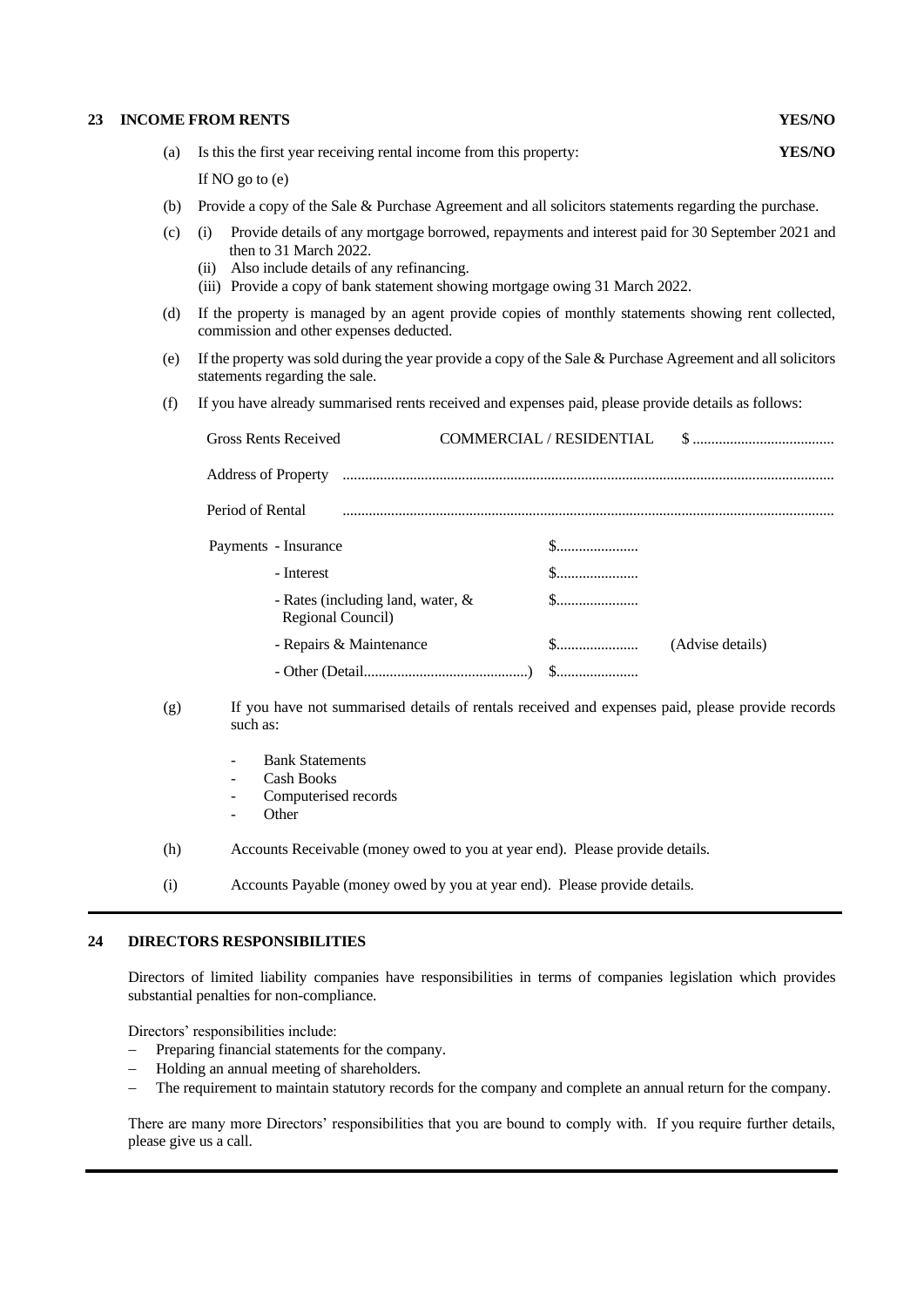#### **25 DISCLOSURES**

| Have you obtained a private binding ruling from the IRD?                                                                                                                                          | YES/NO                                                                                                         |
|---------------------------------------------------------------------------------------------------------------------------------------------------------------------------------------------------|----------------------------------------------------------------------------------------------------------------|
| During the year have you controlled or held more than an ownership interest of 10% in<br>Foreign Company?                                                                                         | <b>YES/NO</b>                                                                                                  |
| During the year did you own any shares or units in unit trusts in companies managed<br>outside of New Zealand?                                                                                    | <b>YES/NO</b>                                                                                                  |
| advices for the year, and if they were sold during the year their original cost and sale price.                                                                                                   |                                                                                                                |
| During the year did you pay life insurance premiums to an overseas life insurance company or<br>own a life policy issued by an overseas insurer?                                                  | YES/NO                                                                                                         |
| Have you been party to an agreement for the sale and purchase of property under which settlement<br>will take place more than 93 days after entering into the agreement or to a specified option? | YES/NO                                                                                                         |
|                                                                                                                                                                                                   | If YES, please provide further details including each investment, country of origin, dividend and distribution |

We will prepare a tax return for the entity and check tax assessments received in our office. We will advise you of tax commitments, but the responsibility for paying the correct tax by due dates rests with you including any penalties and interest.

We will endeavour to reconcile your GST returns and wage records to your financial statements, and advise you of any apparent discrepancy.

If you trade as a company it is your responsibility to comply with all aspects of the Companies Act 1993. We will hold a Minute Book on your behalf.

#### **MENU OF OTHER SERVICES AVAILABLE:**

Please tick the box as a reminder to discuss any of the following with us:

| <b>Financial Budgeting</b>                                                   | Business Plan -                                                                                       |
|------------------------------------------------------------------------------|-------------------------------------------------------------------------------------------------------|
|                                                                              | Simple plans                                                                                          |
| Cash Flow Planning                                                           | Comprehensive plans<br>٠                                                                              |
| Regular business review                                                      | <b>Succession Planning</b>                                                                            |
| Grooming your business for sale                                              | Investment strategies for retirement                                                                  |
| Tax minimisation $-\text{can}$ any more be done?                             | Monthly accounting and GST the easy $way -$<br>Explain the BankLink processing system.<br>Or Xero Use |
| <b>PeaceOfMind</b> accounting fee $-$<br>Fixed Price Contracts for the year. | Employment agreements -<br>Review or Implement                                                        |
| Setting up a family trust and how it works                                   | Property purchase evaluation and tax structure                                                        |
| $LTC's -$<br><b>Look Through Companies</b>                                   | Know someone else who needs our services please<br>refer them to us                                   |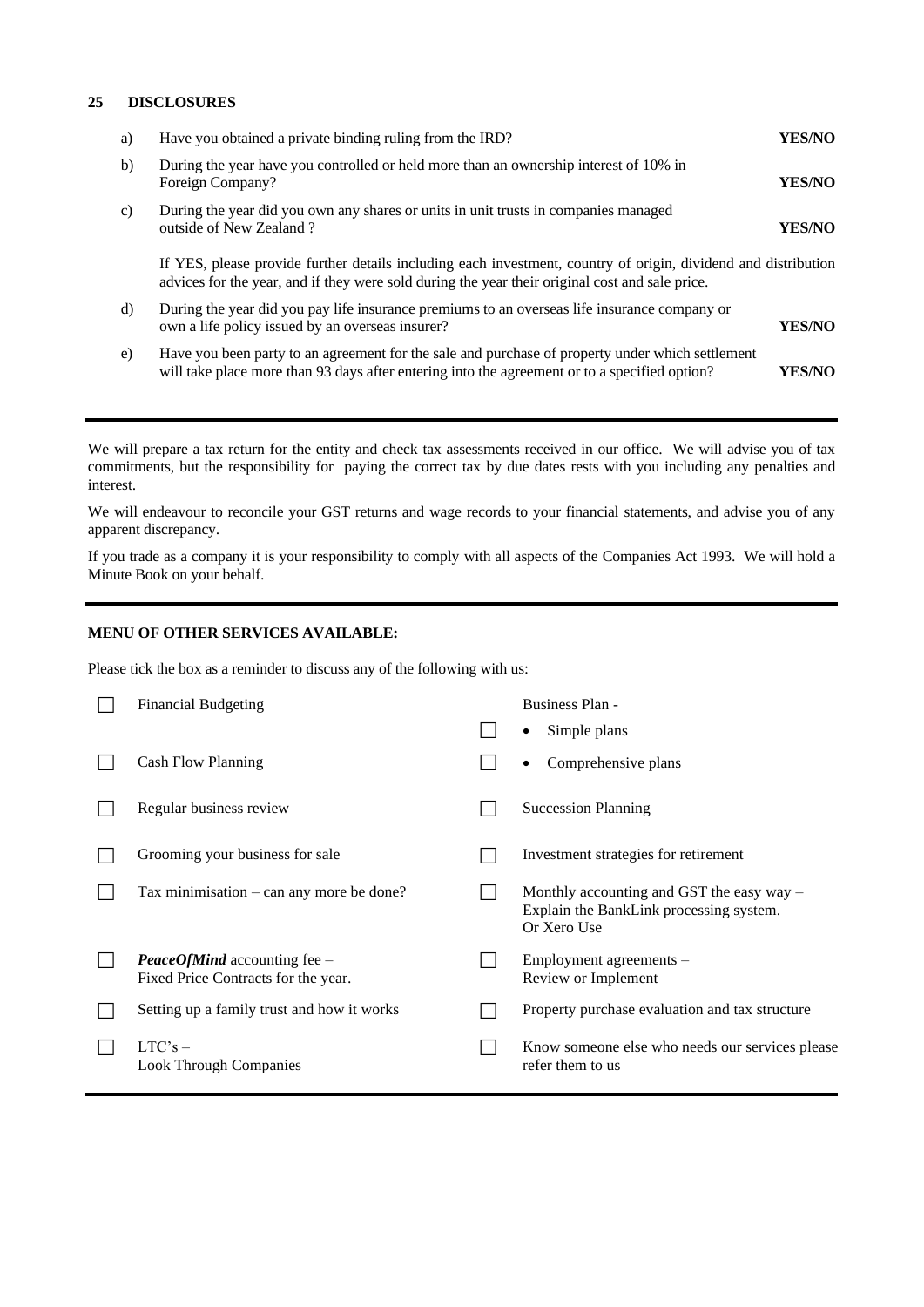# **TRADING STOCK VALUATION**

Stock on hand at balance date must be valued at either **cost** or **market selling value** (if this is lower). If you have obsolete stock you may wish to consider disposing of it or getting it valued by an independent valuer.

If however your annual turnover is \$3M or less you can use market selling value even if it is more than cost price.

#### **WHAT IS TRADING STOCK**

Anything that is:

- Manufactured, produced or acquired, and
- Held for sale or exchange in the ordinary course of business;

Work in progress or partially completed work which, if completed, would be trading stock;

Materials held for use in the manufacture or production of items that are trading stock, excluding:

- Consumable aids (unless valued at more than \$58,000)
- Spare parts not held for sale

# **COST VALUATION OPTIONS**

#### COST

Costs incurred in the ordinary course of business to bring trading stock to its present location and condition, including purchase costs, and costs of production including overheads for manufacturers.

#### REPLACEMENT PRICE

Market value for the purchase of that item on the last day of the income year (usually 31 March). If a replacement price cannot be ascertained on this day, then this method cannot be used.

#### DISCOUNTED SELLING PRICE

Retail selling price of the goods less the normal gross profit margin category by category. The gross profit margin is the margin applying in this accounting year. You cannot use last year's gross profit margin.

#### **MARKET SELLING VALUE**

The gross amount that a business normally expects to receive for sale of stock, after deducting estimated costs of completion and expected costs of selling, ie:

- **Transportation**
- **Insurance**
- Sales Commission
- Discounts to Purchasers

#### **RETAILERS UNDER \$1 MILLION TURNOVER**

Retailers with a turnover of less than \$1 million, may use a simplified version of the discounted selling price method, by discounting the value of all stocks by a single gross profit margin.

#### **ANY BUSINESS UNDER \$1.3 MILLION TURNOVER**

If you estimate your stock is less than \$10,000, you may use the same stock value as last year providing it is less than \$10,000.

#### **All businesses with trading stock must maintain adequate records for 7 years which detail the individual stock items, their quantities and value.**

 WATERS & PAULING *Chartered Accountants*